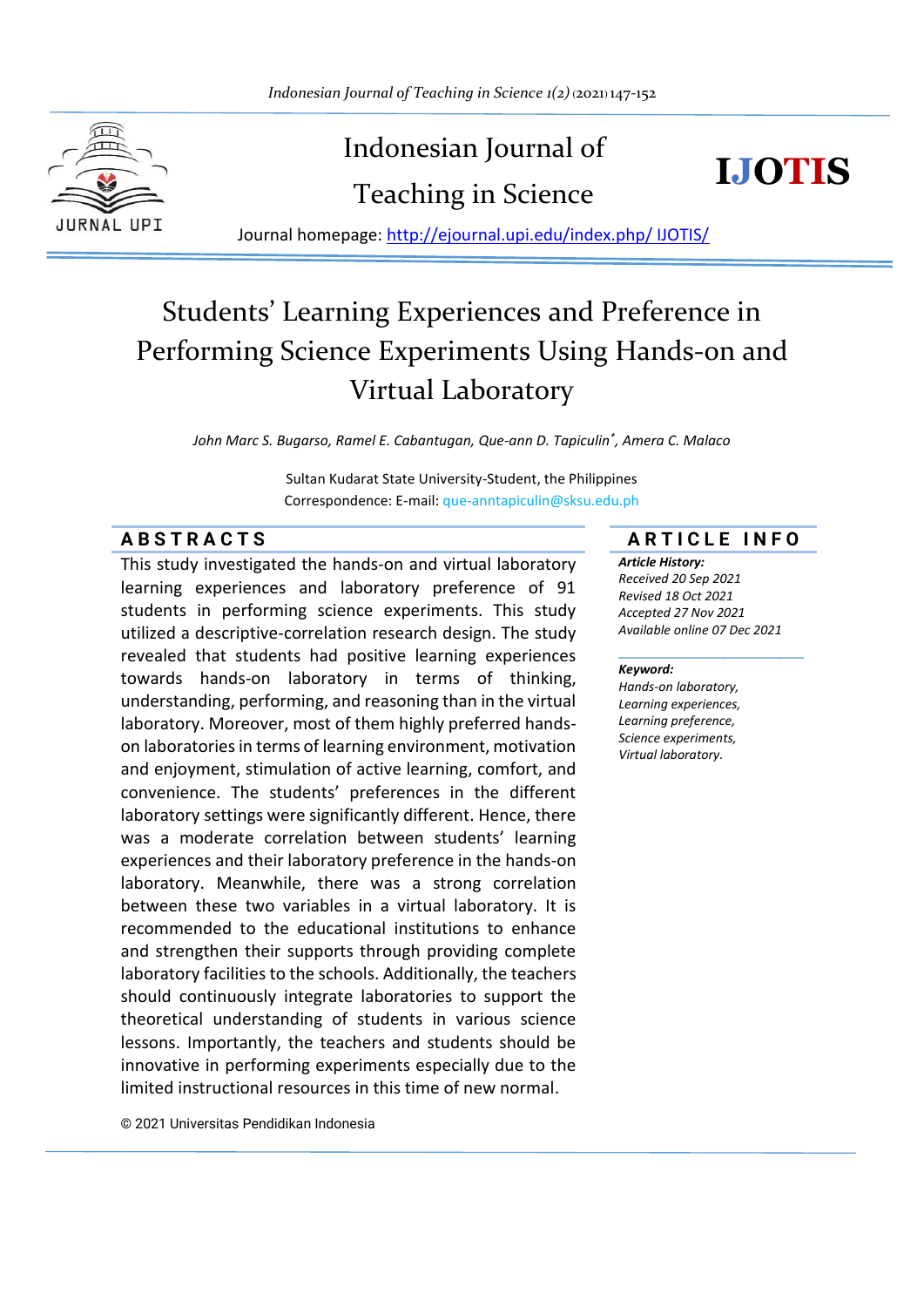#### **1. INTRODUCTION**

Laboratory experiments have been part of science education for more than a century, and are considered as an essential component of science teaching (Isozaki, 2017). In the present time, laboratory experiments continue to play a substantial role in supporting scientific learning to students by obtaining practical skills through experiments (Aljuhani et al., 2018). It offers conceptual and theoretical knowledge to learn scientific concepts and methods in the nature of science (Ottander and Grelsson, 2006). On the other hand, laboratory experiences provide opportunities for students to express themselves explicitly with the material world utilizing instruments, data processing methods, models, and science theories.

Over the years, laboratory experiences are constantly changing and this affects the students' perceptions towards performing laboratory experiments. The traditional laboratory is the first known type of laboratory setting that has been widely used particularly in science education until it was equipped with technological tools resulting in the development of an accessible virtual laboratory. In a traditional laboratory setting, it involves experiments dealing with hands-on experiments that incorporate physical laboratory equipment in integrating scientific phenomena.

However, with the recent advancement in information technology, science education in the 21st century was also integrated with various technological innovations. Science instructors have a positive impression of technologies as teaching tools. Moreover, in another context, it was suggested among other things, that primary school teachers adopt the habit of utilizing a mobile application to teach their students to improve teaching and learning in Nigerian primary schools (Omolafe, 2021). These innovations lead us to the creation of virtual laboratories which provide simulated versions of traditional laboratories with objects that are virtual representations of real objects (Ayoubi and Faour, 2017). Pupils viewed and took direct measurements through virtual laboratory media, allowing the material offered to be easily grasped by students. Based on the findings, distance learning via virtual laboratory media could be one approach for implementing learning such that the spirit of learning is maintained even when learning is done remotely (Azizah *et al*., 2021). Thus, some educational institutions are now equipping their learners with this type of laboratory setting which fulfills the lacking in the traditional laboratory. Concerning this, teachers are now using virtual laboratories to support the students' theoretical understanding of science concepts. After they were exposed to this new type of laboratory, students perceived that it is "stimulating" and "satisfying" compared to traditional labs (Chan and Fok, 2009). In the Philippines, the common problem of many schools is that they do not have the essential equipment in their science laboratories. This result is to limit the student to perform a simple laboratory activity. In addition, due to lack of laboratory or insufficient instruments hands-on is rarely performed, instead, virtual labs are explored (Tüysüz, 2010).

Concerning the aforementioned studies, the researchers formulated a study that aimed to determine the learning experiences and laboratory preference of BSEd major in Science students in performing science experiments using hands-on and virtual laboratories. Also, to determine if there is a significant difference in their preference in both laboratory settings. Lastly, to determine the relationships of the variables. The results of this study provide a supplemental discovery to the basic and higher education teaching, particularly in science education.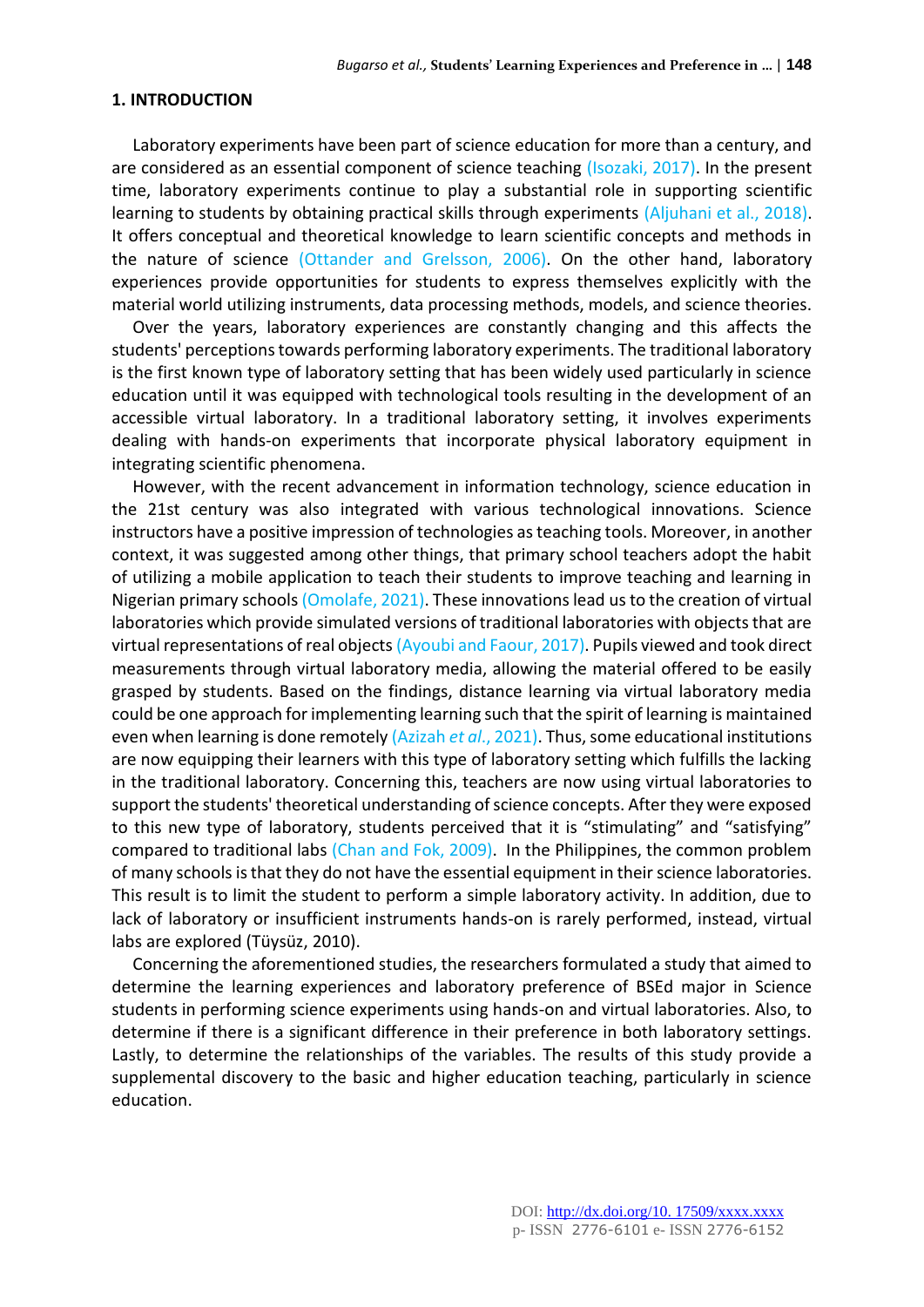### **2. METHODS**

Descriptive-correlation design and purposive sampling were used in this study. The sampling focuses on one particular subgroup in which all the sample members are similar, such as students who should have experience utilizing both hands-on and virtual laboratories during their Science (biology, chemistry, and physics) experiments. It involved the purposively selected 91 Bachelor of Secondary Education major in Science students. Specifically, there were 19 first-year students, 34 second-year students, and 38 third-year students of the College of Teacher Education in Sultan Kudarat State University for Academic Year 2020-2021.

The researchers designed two (2) sets of 5-point Likert's scale survey questionnaires composed of 88 questions. The first set of the survey questionnaire consists of 40 items referring to the learning experiences of the student in performing hands-on laboratory and virtual laboratory experiments. On the second set, the 48 items refer to the students' laboratory preference in conducting the laboratory experiments. In this setting, the researchers administered an online survey through Google Form to its respondents to gather the data needed.

Frequency counts, percentages, means, overall mean and standard deviation were the statistical tools used in analyzing the students' learning experiences of Science students in hands-on and virtual laboratories. The Pearson's r correlation was used in analyzing the correlations between the variables of the study. Then, Analysis of Variance (ANOVA) for regression and t-test for significant differences of correlated samples were used.

### **3. RESULTS AND DISCUSSION**

#### **3.1. Presentation of the significant difference in students' laboratory preference**

The Significant difference in students' laboratory preference is shown in **Table 1**.

| Group          | N  | Mean | Sd   | df  |       | D       | Interpretation |
|----------------|----|------|------|-----|-------|---------|----------------|
| Hands-on       | 91 | 4.01 | 0.43 | 180 | 10.75 | 0.00001 | Significant*   |
| <b>Virtual</b> | 91 | 3.20 | 0.57 |     |       |         |                |

**Table 1.** Significant difference in students' laboratory preferences.

*Note: n – number of respondents, sd – standard deviation, t – t-value, p – significance value*

Independent samples t-test was conducted to determine the significant difference in students' laboratory preference on two different laboratory settings; hands-on and virtual laboratory. It is evident in table 1 that based on the perceived learning experiences of BSEd Science major students the result shows that there is a significant difference between the two laboratory settings in terms of their laboratory preference. This interpretation was taken from the computed value of p (0.00001) which is lesser than 0.05 probability value from t =10.75 and the degree of freedom of 180 in scores for Hands-on laboratory (M=4.01, SD=0.43) and Virtual Laboratory (M=3.20, SD=0.57). Consequently, these values and interpretations rejected the first hypothesis; there is no significant difference between a hands-on and virtual laboratory in terms of students' laboratory preference in performing science experiments. Hence, it cannot be assumed that the two variables are equal.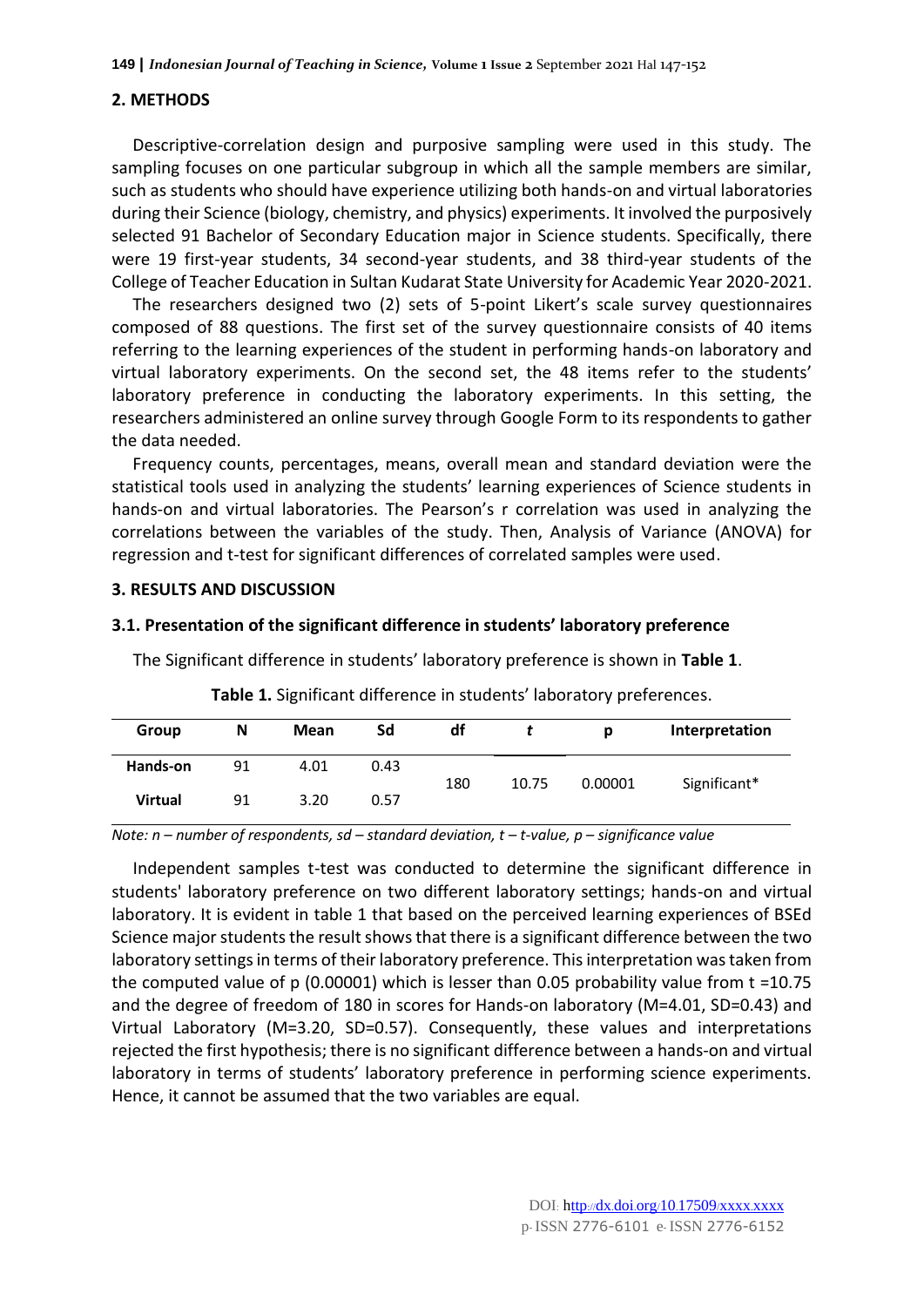# **3.2 Correlation of students' learning experiences and their laboratory preference in the hands-on laboratory.**

The result of the test of correlation between the learning experiences of the students and their laboratory preference towards performing hands-on and virtual laboratory experiments is shown in **Table 2**.

**Table 2.** Correlation of students' learning experiences and their laboratory preference in the hands-on laboratory.

| Group                                          |       | Df | D       | R    | Interpretation                                                               |
|------------------------------------------------|-------|----|---------|------|------------------------------------------------------------------------------|
| Learning experience x<br>preference (Hands-on) | 20.57 | 90 | 0.00002 | 0.43 | Moderate or substantial<br>correlation/positive<br>relationship/significant* |

<sup>\*</sup>at .05 level of significance

*Note: F – F-test value, df – degrees of freedom, p – probability value, R – Pearson's R-value*

# **3.3. Correlation of students' learning experiences and their laboratory preference in a virtual laboratory.**

The result in table 3 reveals that the correlation is moderate or substantial since the computed r-value is +0.43. According to Ratner (2009), this r value belongs to the range between ± 0.41 to ± 0.70 which is interpreted as a "Moderate or substantial correlation".

Results of ANOVA showed a significant difference between the learning experience and preference in the hands-on laboratory of the students; F (1, 89) =20.57, p<0.001. Thus, the learning experience and preference in hands-on laboratories are significantly different from each other. The null hypothesis that there is no significant difference between the two variables mentioned attained would be rejected.

**Table 3.** Correlation of students' learning experiences and their laboratory preference on Virtual laboratory.

| Group                                         |        | Df | Ŋ         | R    | Interpretation                                                           |
|-----------------------------------------------|--------|----|-----------|------|--------------------------------------------------------------------------|
| Learning experience x<br>preference (virtual) | 127.13 | 90 | < 0.00001 | 0.77 | Strong or high correlation/<br>relationship/<br>positive<br>significant* |

\*at .05 level of significance

*Note: F – F-test value, df – degrees of freedom, p – probability value, R – Pearson's R-value*

Therefore, that the students' learning experiences in the hands-on laboratory are significantly correlated to their preference in terms of the learning environment, motivation, cognitive, skills processes they can acquire. The result was supported by the findings of Tüysüz (2010), where he found out that there is a significant relationship between the learning experiences of students in perceiving knowledge towards performing science experiment and their preference in performing hands-on laboratory experiments. Also, his study suggested that there is a statistically significant relationship with the attitude of the students when performing experiments in hands-on laboratory settings. Additionally, the findings of Pyatt and Sims (2012), also support the results that there is a significant relationship on the learner's performance using expository/hands-on laboratory to their laboratory preference, which students indicated between the scales of often and sometimes. Moreover, they also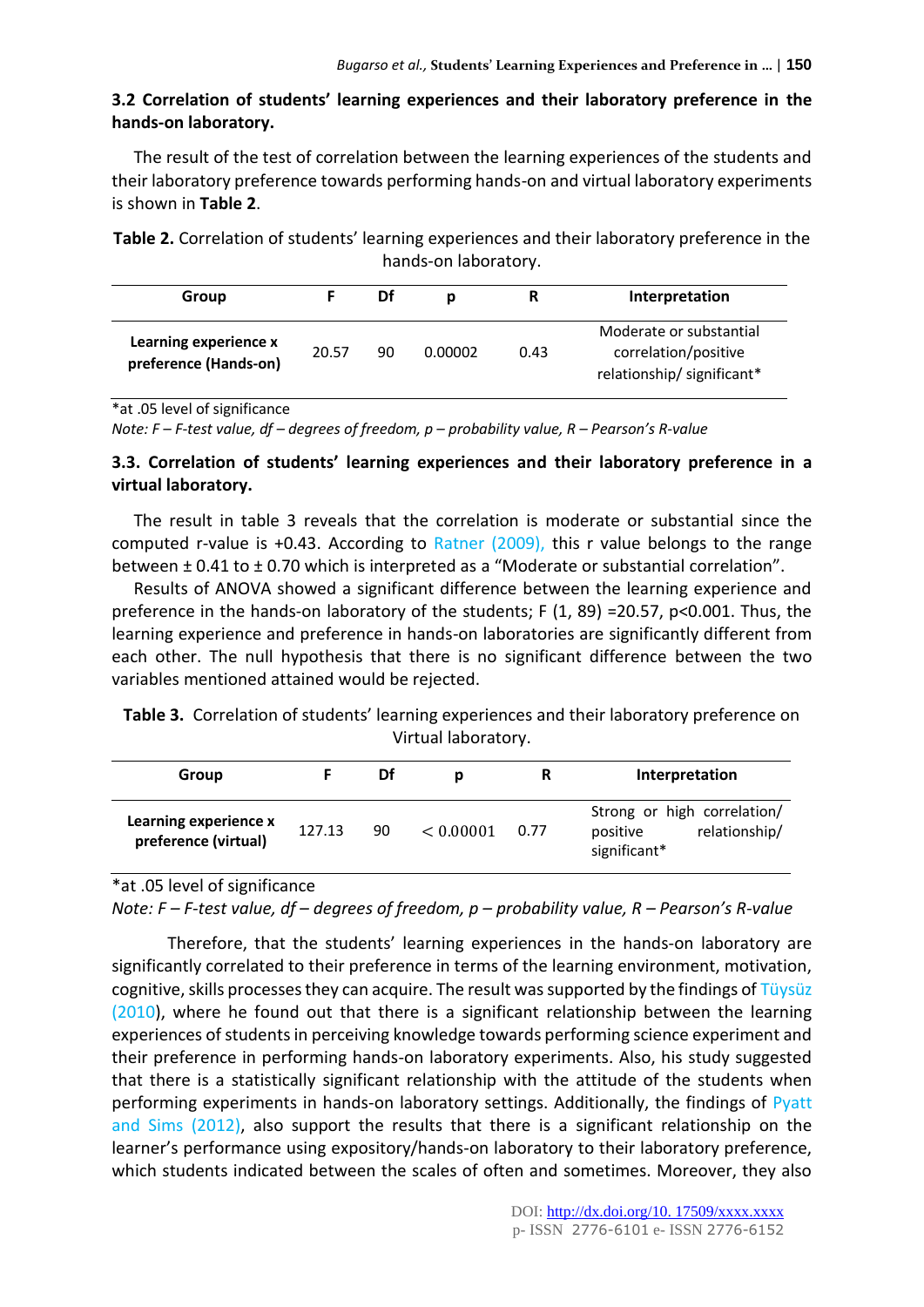concluded that there is a significant relationship between students' attitudes as consequences of their learning experiences and preference towards performing in an expository/hands-on laboratory.

# **4. CONCLUSION**

Hands-on and virtual laboratories are learning environments that are viewed by the students differently. Based on the results, the students were confident that they learned things in a hands-on laboratory. It includes the skills, process, concept, and knowledge of Science in doing an experiment. Moreover, students were agreed that they can also learn these in a virtual laboratory. Therefore, hands-on laboratory and virtual was viewed by the students as a good learning environment in which they acquire various knowledge, skills, understanding, and process. In terms of preference, a hands-on laboratory is highly preferred than a virtual laboratory since it gives the students the different satisfaction that stimulates their learning that this setting provides.

Thus, there is a significant difference in students' preference in both hands-on and virtual laboratories. It was also revealed that the learning experiences of the students are moderately correlated to their laboratory preference in the hands-on laboratory, while it is strongly correlated in the virtual laboratory. Therefore, there is a significant relationship between the learning experience and laboratory preference in both laboratory settings.

# **5. ACKNOWLEDGMENT**

We would like to express their warmest and deepest gratitude to the ASEAN Symposium for Science, Engineering, Economic, and Education (ASSEEE) for this wonderful opportunity to showcase this significant study that will give a contribution to the development of science education in the 21st-century learning not only in Southeast Asia but in other regions around the globe.

# **6. AUTHORS' NOTE**

The authors declare that there is no conflict of interest regarding the publication of this article. Authors confirmed that the paper was free of plagiarism.

# **7. REFERENCES**

- Abou Faour, M., and Ayoubi, Z. (2017). The effect of using virtual laboratory on grade 10 students' conceptual understanding and their attitudes towards physics. *Journal Of Education in Science Environment and Health (JESEH)*, *4*(1), 54-68.
- Aljuhani, K., Sonbul, M., Althabiti, M., and Meccawy, M. (2018). Creating a Virtual Science Lab (VSL): the adoption of virtual labs in Saudi schools. *Smart Learning Environments*, *5*(1), 1-13.
- Azizah, E. V., Nandiyanto, A. B. D., Kurniawan, T., and Bilad, M. R. (2021) The effectiveness of using a virtual laboratory in distance learning on the measurement materials of the natural sciences of physics for junior high school students. *ASEAN Journal of Science and Engineering Education*, *1*(3), 175-182.